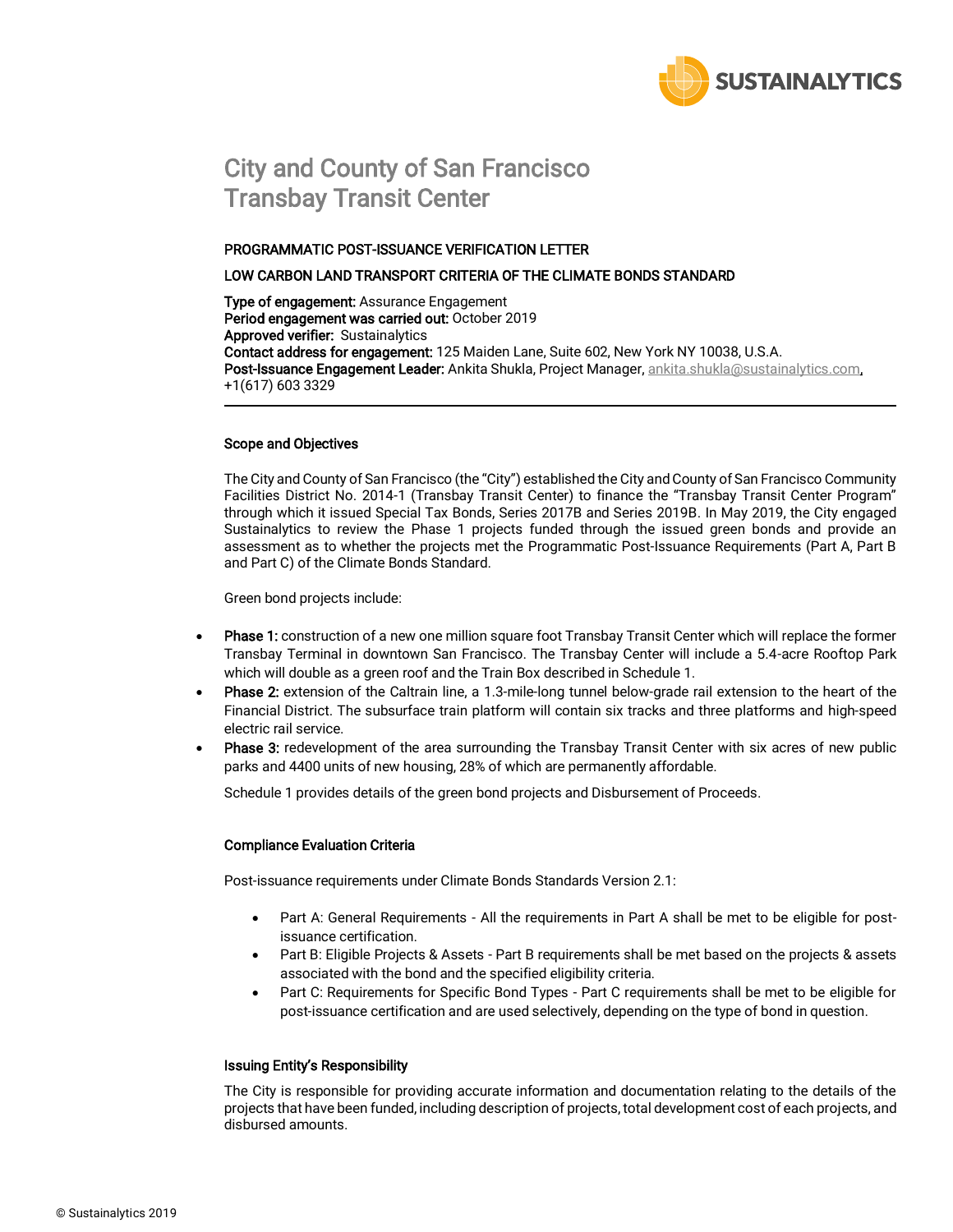

#### Independence and Quality Control

Sustainalytics, a leading provider of ESG and corporate governance research and ratings to investors, conducted the verification of the City and County of San Francisco's green bond, issued to finance Phase 1 projects of the Transbay Transit Center Program, and provided an independent opinion informing the City as to the conformance of the green bond with the Post-Issuance requirement and Low Carbon Land Transport criteria of the Climate Bonds Standard.

Sustainalytics has relied on the information and the facts presented by the City with respect to the Nominated Projects. Sustainalytics is not responsible nor shall it be held liable if any of the opinions, findings, or conclusions it has set forth herein are not correct due to incorrect or incomplete data provided by the City.

Sustainalytics makes all efforts to ensure the highest quality and rigor during its assessment process and enlisted its Sustainability Bonds Review Committee to provide oversight over the assessment of the bond.

#### Verifier's Responsibility

Sustainalytics conducted the verification in accordance with the Climate Bonds Standard Version 2.1 and with International Standard on Assurance Engagements 3000 (ISAE 3000) – Assurance Engagements other than Audits or Reviews of Historical Information.

The work undertaken as part of this engagement included conversations with relevant employees and review of relevant documentation to confirm the conformance of the City's green bonds with the Programmatic Post-Issuance Requirements (Part A, Part B and Part C) of the Climate Bonds Standard Version 2.1.

#### Exceptions

No exceptions were identified.

All projects aligned with the Post-Issuance requirements of the Climate Bonds Standard and were in conformance to the Low Carbon Land Transport criteria.

#### Conclusion

Based on the limited assurance procedures conducted, nothing has come to Sustainalytics' attention that causes us to believe that, in all material respects, the allocation of \$149 million from Series 2017B and \$142 million from Series 2019B issued to fund eligible Phase 1 projects, is not in conformance with the Post-Issuance requirements of the Climate Bonds Standard.

Proceeds approved under the Low Carbon Land Transport criteria of the Climate Bonds Standard will be used to fund the Transbay Transit Center Facilities which are crucial elements of a broader investments to upgrade and electrify the transportation system in the Bay Area. Sustainalytics is of the opinion that the improvements to the Transbay Transit Center will make public transit a sustainable option and decrease congestion and pollution in the Bay Area.

Additionally, Sustainalytics believes that the modernization and electrification of San Francisco's rail system is in alignment with the Low Carbon Land Transport criteria of the Climate Bonds Standard and encourages financiers in the region to align with the Standards should they issue bonds.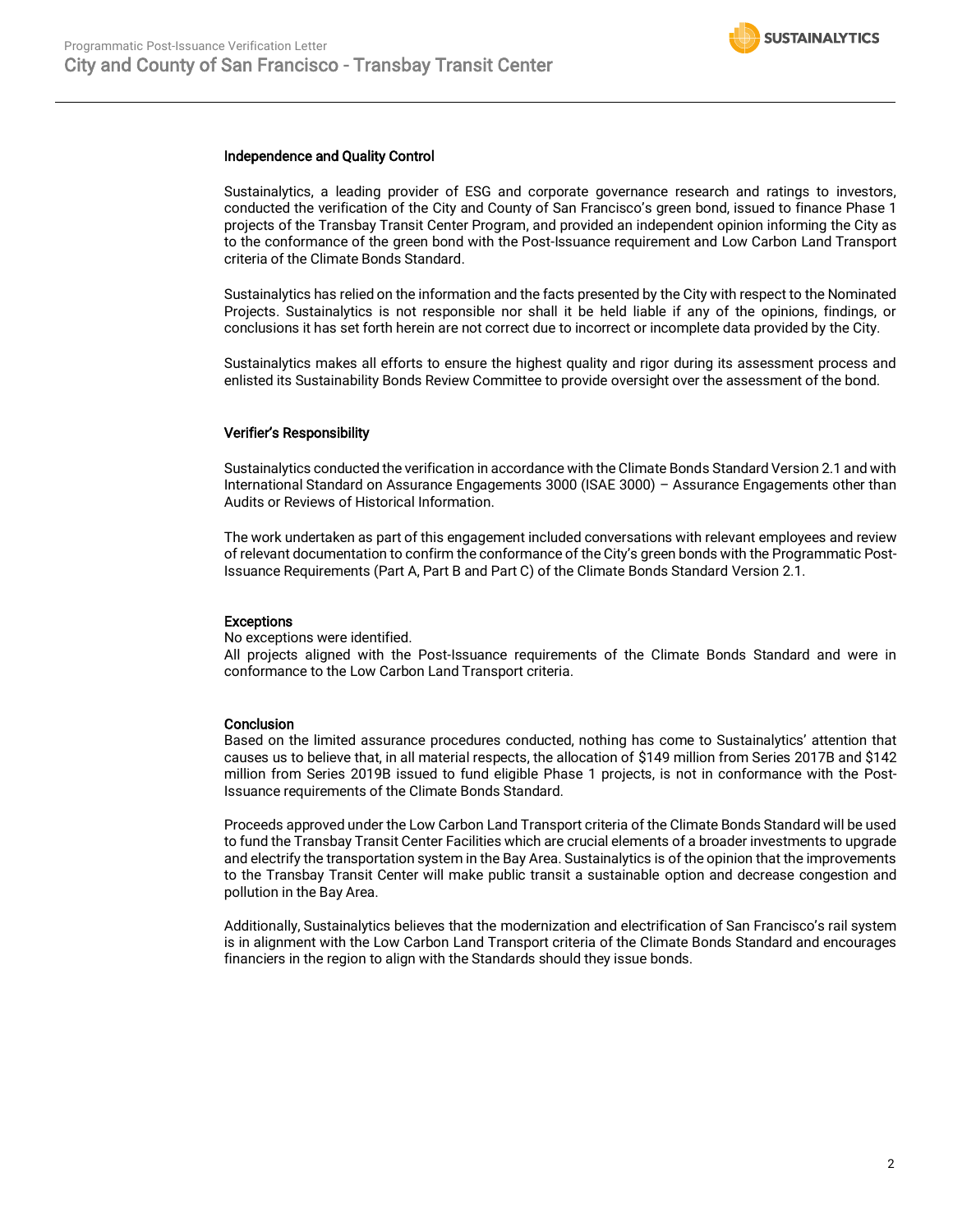

## Detailed Findings

| <b>Eligibility Criteria</b>                                                     | <b>Procedure Performed</b>                                                                                                                                                                                                                                | <b>Factual Findings</b>                                                                                                                                         | <b>Error</b> or<br><b>Exceptions</b><br><b>Identified</b> |
|---------------------------------------------------------------------------------|-----------------------------------------------------------------------------------------------------------------------------------------------------------------------------------------------------------------------------------------------------------|-----------------------------------------------------------------------------------------------------------------------------------------------------------------|-----------------------------------------------------------|
| <b>Compliance to Part A:</b><br>General<br><b>Requirements</b>                  | Verification of Phase 1<br>projects<br>funded by the green bond in 2017<br>and 2019 to determine if Part A:<br>General Requirements were met (See<br>Schedule 2A and 2A).                                                                                 | All<br>Phase<br>$\overline{1}$<br>projects<br>reviewed complied with the<br><b>General Requirements.</b>                                                        | None                                                      |
| <b>Compliance to Part B:</b><br><b>Eligible Projects &amp;</b><br><b>Assets</b> | Verification of Phase 1 projects<br>funded by the green bond in 2017<br>and 2019 to determine if projects fall<br>into (i) one of the investment areas of<br>the Climate Bonds Taxonomy (ii)<br>meet the Low Carbon Land Transport<br>technical criteria. | All projects fall under the<br>Low Carbon Land Transport<br>criteria and meet<br>the<br>requirements of the Low<br>Carbon Land Transport<br>technical criteria. | None                                                      |
| Compliance to Part C:<br>Requirements for<br><b>Specific Bond Types</b>         | Bond Type Applicable: Use<br>of<br>Proceeds Bond.                                                                                                                                                                                                         | The requirements of Project<br>Holding, Settlement Period<br>and Earmarking have been<br>met.                                                                   | None                                                      |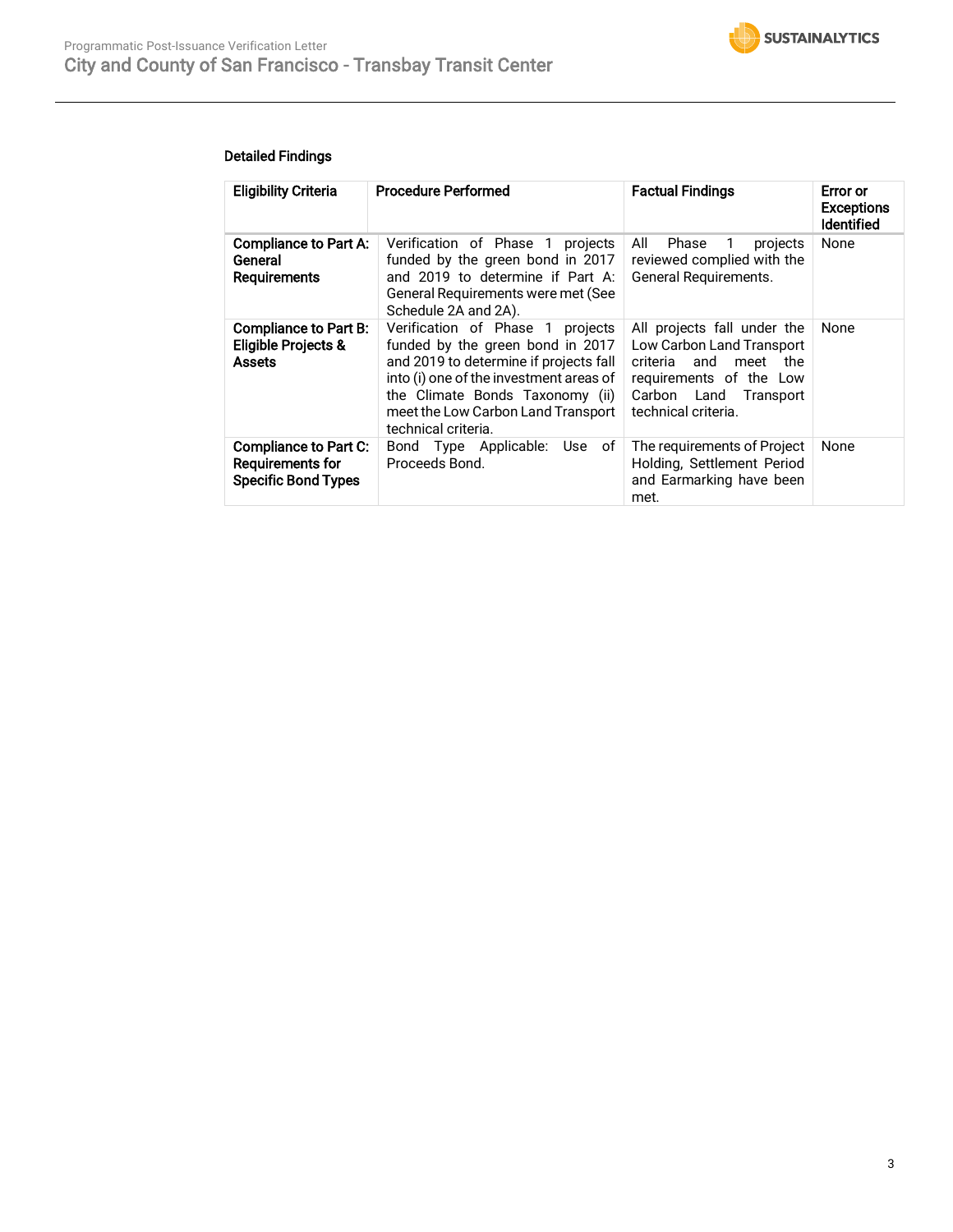# Schedule 1: Detailed Overview of Nominated Projects and Assets

## Train Box

The Train Box is part of the Downtown Rail Extension that will extend the Caltrain rail tracks from 4th & King Streets to the Transbay Transit Center. The Train Box is the core-and-shell of the two below-grade levels of the Transbay Transit Center. The bottom level is the Train Station Platform. It will have three passenger platforms that will accommodate six train tracks for Caltrain and California High Speed Rail. The Lower Concourse is one level below grade and will serve as the passenger connection between the Transit Center ground floor and Train Station Platform. Space will be provided in the concourse for retail, ticketing and bike storage. Train Box construction included a cement-soil mix shoring wall and excavation, temporary internal bracing, an underground drilled shaft buttress for an adjacent property, underground geothermal loops and piping, micropile tie-downs, structural steel columns and beams, concrete box walls, concrete slabs (mat and grade) for the rail/passenger/street levels, and waterproofing. Construction of temporary traffic bridges and a construction trestle was also included.

## Rooftop Park

The Transbay Transit Center's roof was developed as a 5.4-acre park. The 1,400-foot long elevated park doubles as a "green roof" for the Transit Center, one of many environmentally-friendly building features. A landscaped "green roof," also known as a "vegetative" or "living" roof, offers significant environmental benefits. It provides shade to much of the ground-level sidewalk when the sun is strongest and provides biological habitat for flora and fauna and public open space for transit passengers, neighborhood residents, and employees. It also acts as insulation for interior spaces, moderating heat build-up in warm weather and retaining heat during cooler weather. Unlike asphalt paving or dark colored roofing surfaces, planting on the green roof cools the surrounding environment and improves air quality by acting as a carbon sink. As a biological organism itself, the park will help to capture and filter the exhaust in the area and help to improve the air quality of the neighborhood.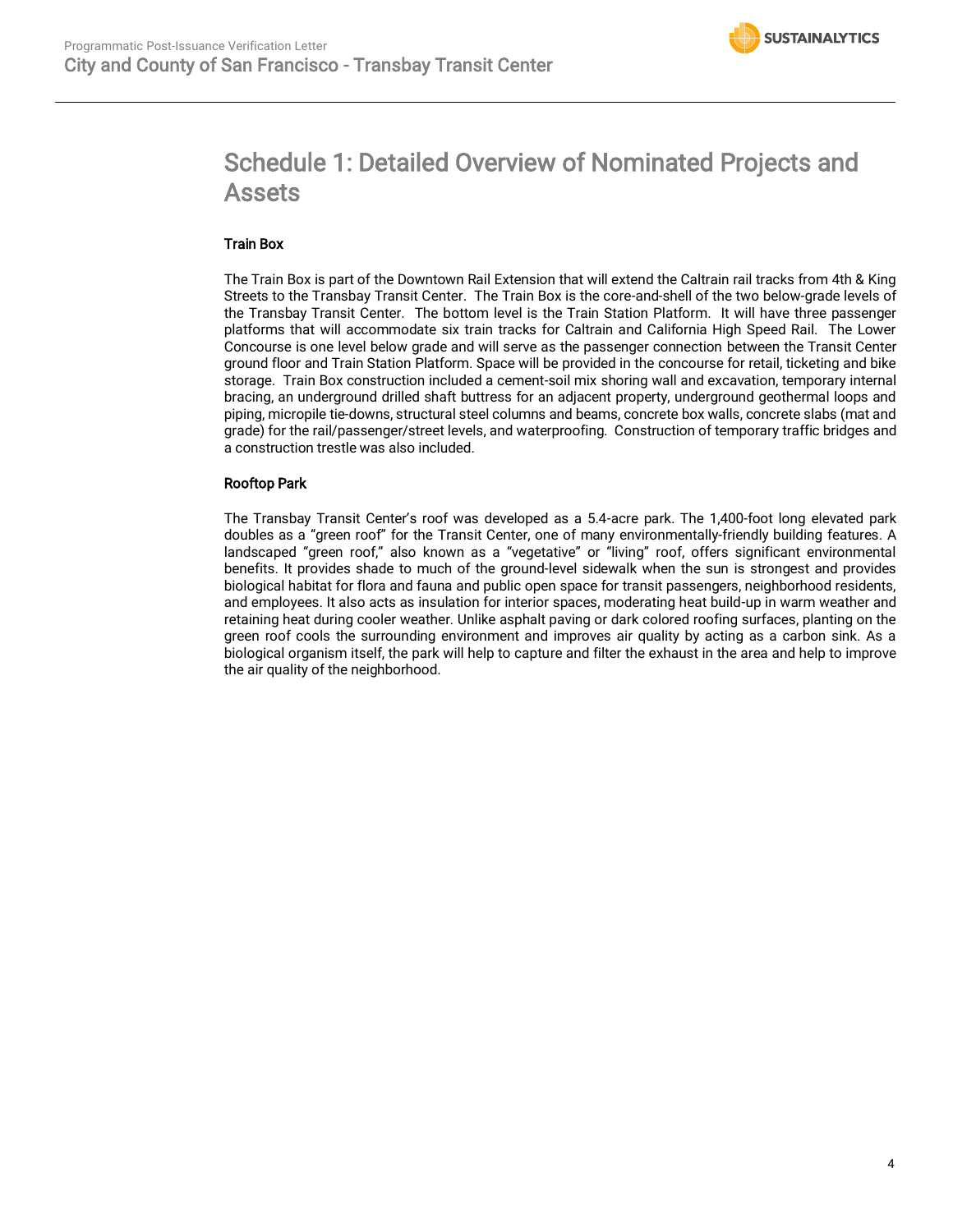# Schedule 2A: Post-Issuance General Requirements of the Climate Bonds Standard

| Nominated Projects &<br>Assets | 4.1 Statement on the environmental objectives of the bond                                                                                                                  |
|--------------------------------|----------------------------------------------------------------------------------------------------------------------------------------------------------------------------|
|                                | 4.2 Nominated Projects meet the Climate Bonds criteria                                                                                                                     |
|                                | 4.3 Confirmation that Nominated Projects and Assets will not be                                                                                                            |
|                                | nominated to other Climate Bonds                                                                                                                                           |
| Use of Proceeds                | 5.1 Net Proceeds of the bond allocated to the Nominated Projects                                                                                                           |
|                                | 5.2 Funds allocated to Nominated Projects within 24 months of issuance<br>of the bond                                                                                      |
|                                | 5.3 Estimate of the share of the Net Proceeds used for financing and re-<br>financing                                                                                      |
|                                | 5.4 Net Proceeds of the bond shall be tracked by the Issuer following a<br>formal internal process                                                                         |
|                                | 5.5 Net Proceeds of the bond shall be no greater than the total investment<br>or the total Fair Market Value of the Nominated Projects & Assets at<br>the time of issuance |
| Non-Contamination of           | 6.1 Tracking of proceeds                                                                                                                                                   |
| Proceeds                       |                                                                                                                                                                            |
|                                | 6.2 Managing of unallocated proceeds                                                                                                                                       |
|                                | 6.3 In the case of a Force Majeure, the Issuer may apply to the Climate                                                                                                    |
|                                | Bonds Standard Board for an extension to the asset allocation period                                                                                                       |
| Confidentiality                | 7.1 Information about the Nominated Projects & Assets provided to the                                                                                                      |
|                                | Verifier and to the Climate Bonds Standard Board                                                                                                                           |
|                                | 7.2 Issuer should disclose information about the bond and the Nominated                                                                                                    |
|                                | Projects & Assets to the market                                                                                                                                            |
| <b>Reporting Post-Issuance</b> | 8.1 Report containing the list of Nominated Projects & Assets to which                                                                                                     |
|                                | proceeds of the bond have been allocated                                                                                                                                   |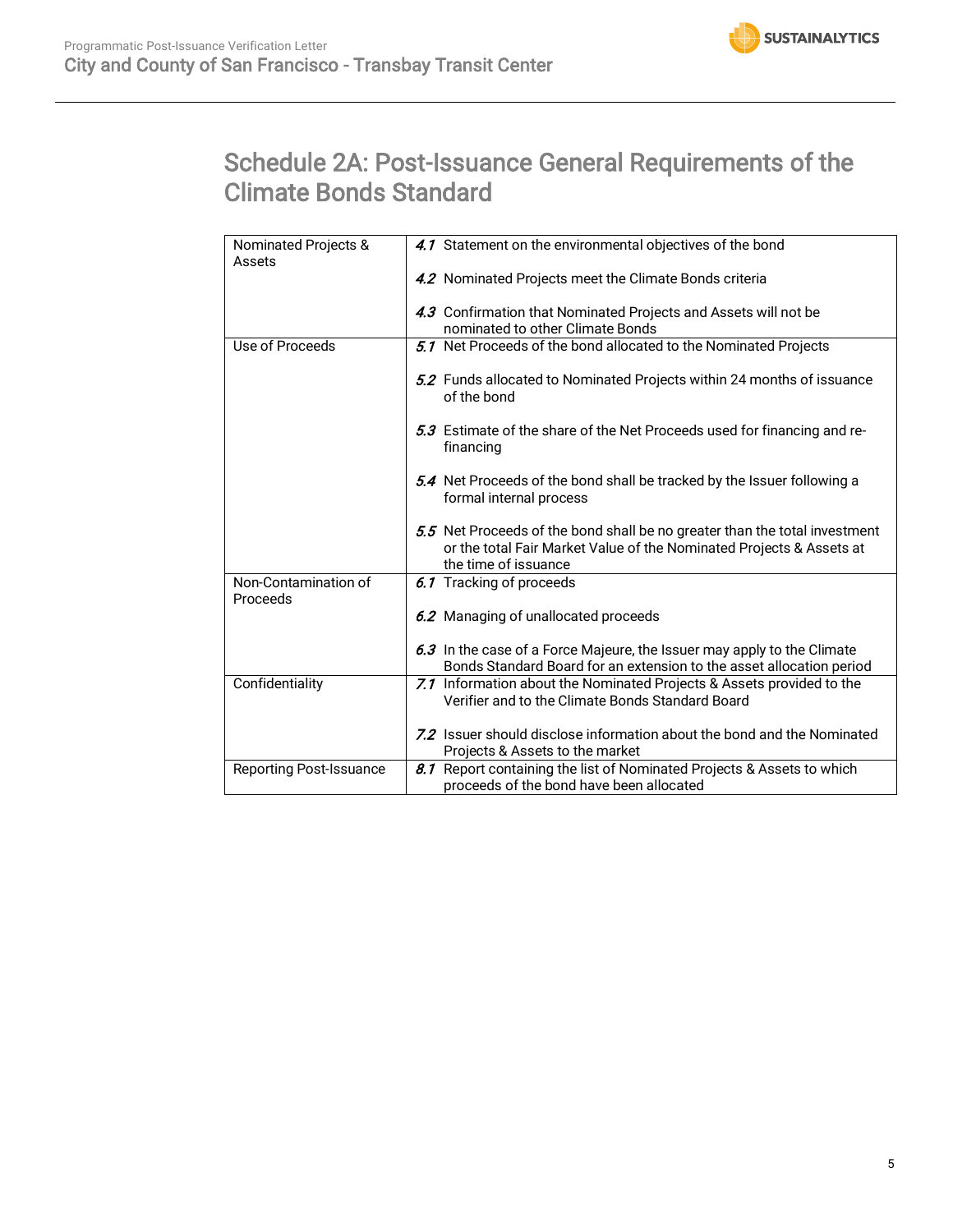# Schedule 2B: Conformance to the Post-Issuance Requirements of the Climate Bonds Standard

| <b>Procedure Performed</b>                                           | <b>Factual Findings</b>                                                                                                                                                                                             | Error or<br><b>Exceptions</b><br>Identified |
|----------------------------------------------------------------------|---------------------------------------------------------------------------------------------------------------------------------------------------------------------------------------------------------------------|---------------------------------------------|
| Verification of Nominated<br>Projects & Assets                       | 4.1 The objective of the bond is to primarily use proceeds to<br>finance Phase 1 projects of the Transbay Transit Center<br>Program (Nominated Projects).                                                           | None                                        |
|                                                                      | 4.2 The City's management confirms that the Nominated<br>Projects meet the Eligibility Criteria.                                                                                                                    |                                             |
|                                                                      | 4.3 The City's management confirms that the projects shall<br>not be nominated to other Climate Bonds.                                                                                                              |                                             |
| Verification of<br>requirements specified<br>under Use of Proceeds   | 5.1 Net Proceeds of the bond have been allocated to the<br>Phase 1 Nominated Projects.                                                                                                                              | None                                        |
|                                                                      | 5.2 The City's management has confirmed that the Series<br>2017B proceeds were allocated by the end-May 2019 and<br>the Series 2019B proceeds are pending full allocation.                                          |                                             |
|                                                                      | 5.3 The City's management has confirmed that all Net<br>Proceeds of the bond were used for financing only.                                                                                                          |                                             |
|                                                                      | 5.4 The City's management has confirmed that Net Proceeds<br>of the bond shall be tracked by the Issuer following a<br>formal internal process.                                                                     |                                             |
|                                                                      | 5.5 The City's management has confirmed that the Net<br>Proceeds of the bond shall be no greater than the total<br>investment in the Nominated Projects or the Total<br>Development Cost of the Nominated Projects. |                                             |
| Verification of<br>requirements specified<br>under Non-Contamination | 6.1 The City's management confirms that the proceeds have<br>been segregated and tracked in a systematic manner and<br>were exclusively used to finance Nominated Projects.                                         | None                                        |
| of Proceeds                                                          | 6.2 The City's management confirms that pending the<br>investment of proceeds, proceeds were segregated and<br>tracked in a systematic manner and exclusively used to<br>finance Nominated Projects.                |                                             |
|                                                                      | Bond proceeds were deposited into an Improvement Fund<br>and an Allocated Bond Proceeds Account. Disbursements<br>from these accounts were tracked and managed by the<br>Fiscal Agent.                              |                                             |
|                                                                      | Upon the completion of the projects, any unused funds<br>were used towards Debt Service payments on the Climate<br>Bonds.                                                                                           |                                             |
|                                                                      | $6.3$ N/A                                                                                                                                                                                                           |                                             |
| Verification of<br>requirements specified<br>under Confidentiality   | 7.1 The City's management confirms that all relevant<br>information about the Nominated Projects has been<br>provided to the Verifier and to the Climate Bonds Standard                                             | None                                        |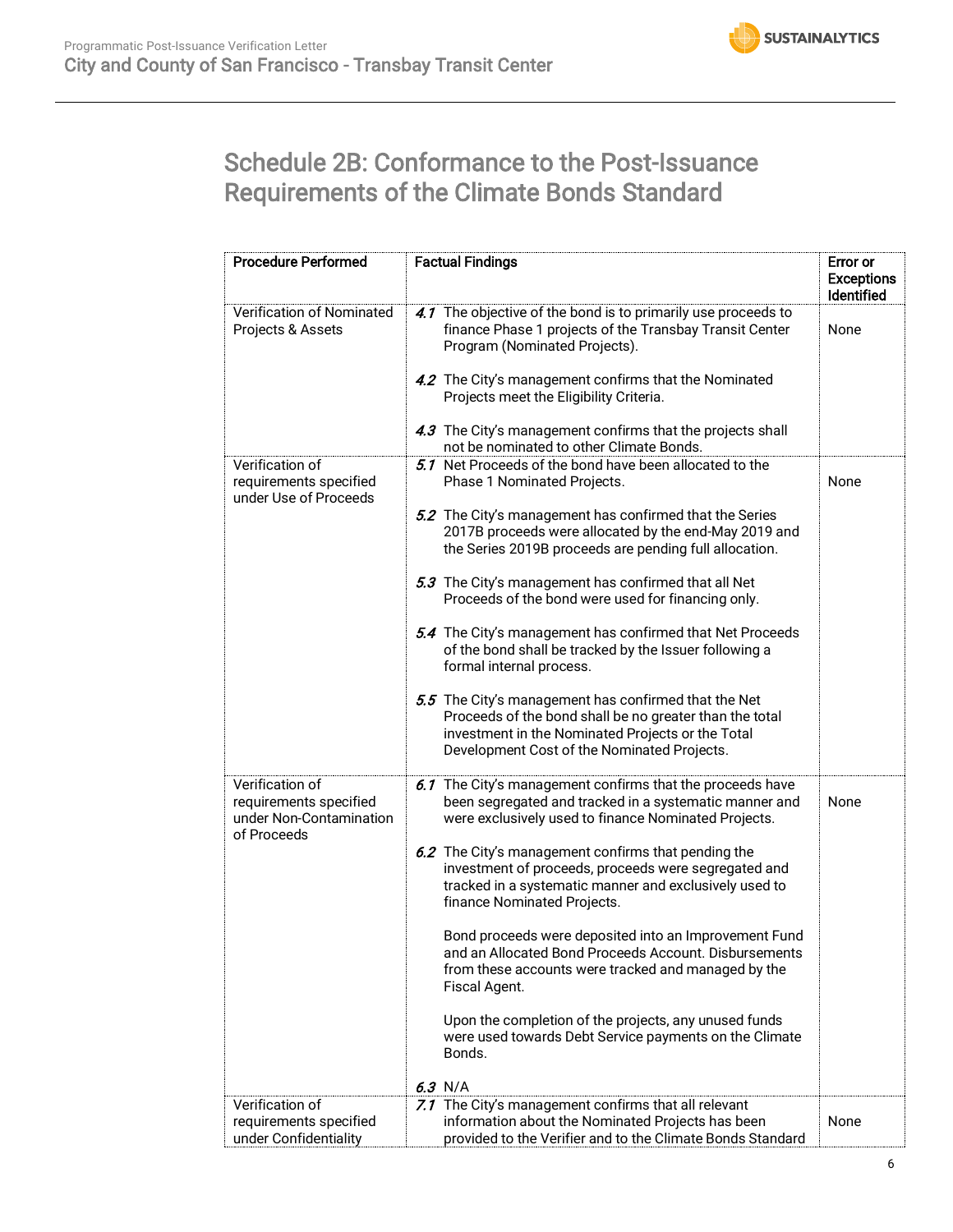

|                                                                                | Board to support the assessment of conformance with the<br>Climate Bonds Standard.                                                                                  |      |
|--------------------------------------------------------------------------------|---------------------------------------------------------------------------------------------------------------------------------------------------------------------|------|
|                                                                                | 7.2 The City's management confirms that all relevant<br>information about the bond and the Nominated Projects<br>has been disclosed to the market.                  |      |
| Verification of<br>requirements specified<br>under Reporting Post-<br>Issuance | 8.1 The City's management has provided a report containing<br>the list of Nominated Projects to which proceeds of the<br>bond have been allocated (See Schedule 1). | None |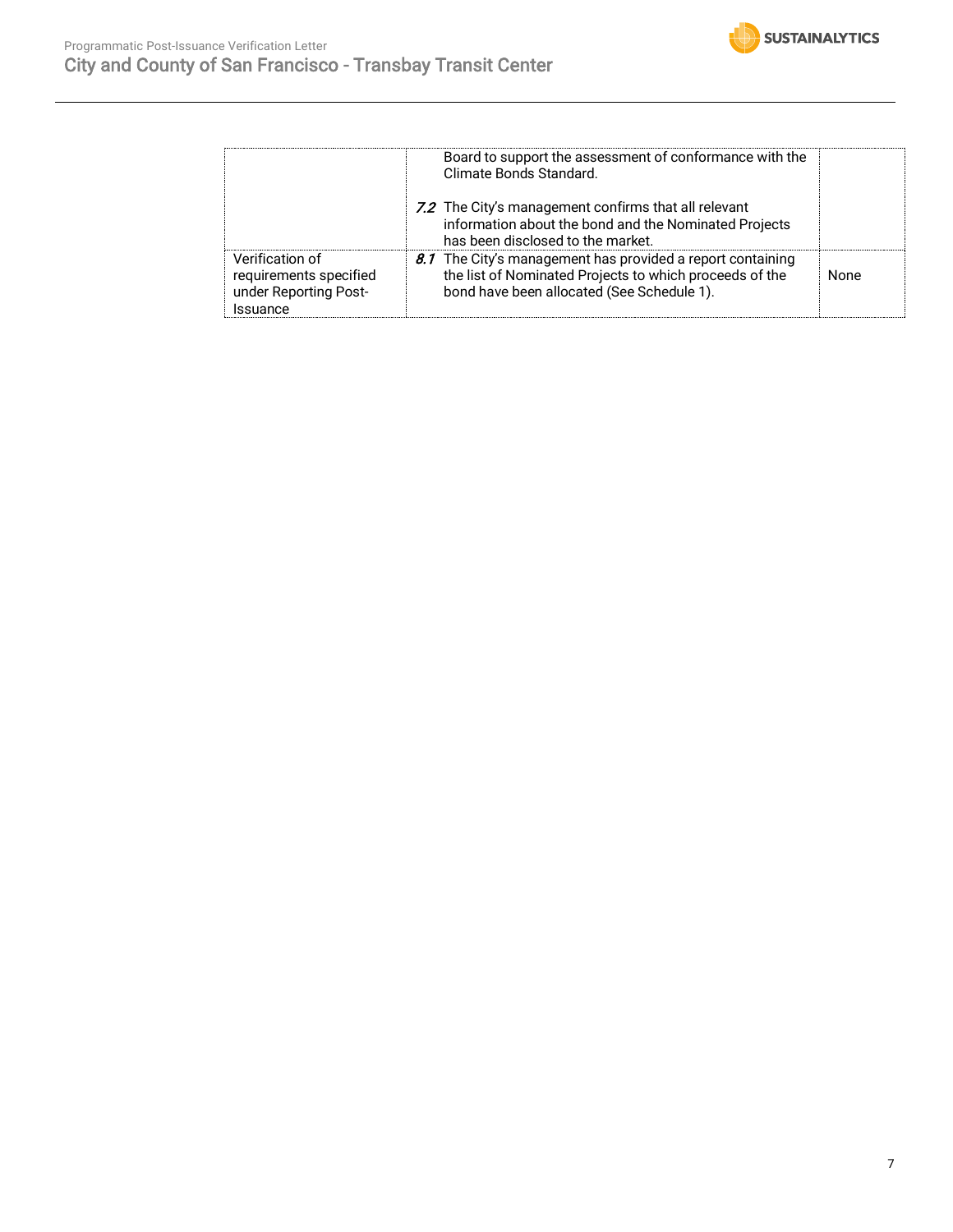## Disclaimer

© Sustainalytics 2019. All rights reserved.

The intellectual property rights to the information contained herein is vested exclusively in Sustainalytics. No part of this deliverable may be reproduced, disseminated, comingled, used to create derivative works, furnished in any manner, made available to third parties or published, parts hereof or the information contained herein in any form or in any manner, be it electronically, mechanically, through photocopies or recordings without the express written consent of Sustainalytics.

As the information herein is based on information made available by the issuer, the information is provided "as is" and, therefore Sustainalytics does not warrant that the information presented in this deliverable is complete, accurate or up to date, nor assumes any responsibility for errors or omissions and Sustainalytics will not accept any form of liability for the substance of the deliverable and/or any liability for damage arising from the use of this deliverable and/or the information provided in it. Any reference to third party names is for appropriate acknowledgement of their ownership and does not constitute a sponsorship or endorsement by such owner.

Nothing contained in this deliverable shall be construed as to make a representation or warranty on the part of Sustainalytics, express or implied, regarding the advisability to invest in companies, selection of projects or make any kind of business transactions. It shall not be construed as an investment advice (as defined in the applicable jurisdiction), nor be interpreted and construed as an assessment of the issuer's economic performance, financial obligations nor its creditworthiness.

The issuer is fully responsible for certifying and ensuring the compliance with its commitments, for their implementation and monitoring. In case of discrepancies between the English language and translated versions, the English language version shall prevail